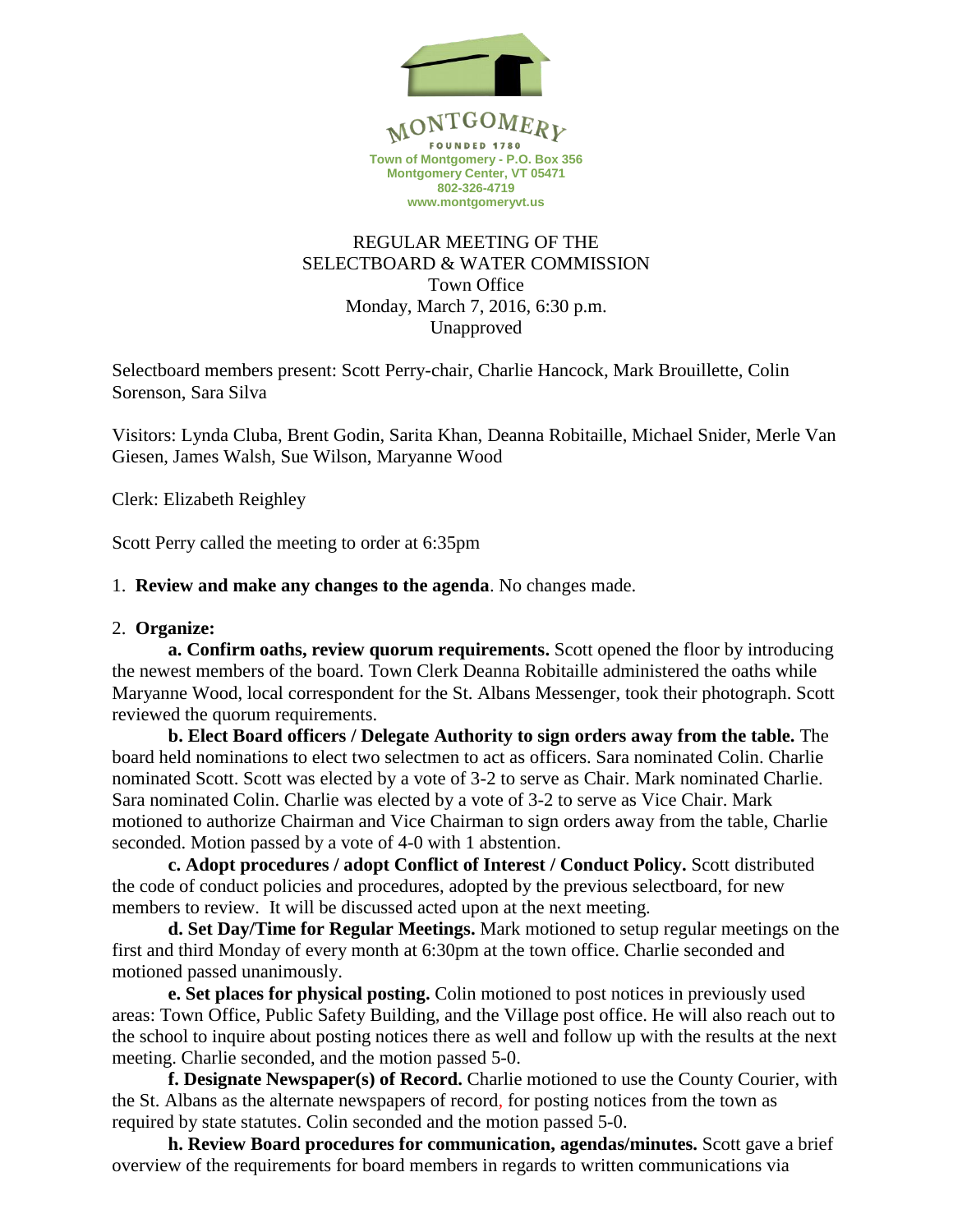agendas, minutes, emails, and other platforms such as social media.

**i. Review Vermont Open Meeting law requirements.** Discussion took place on open meeting laws. New member were provided with a pamphlet on the Open Meeting law.

**j. Review additional duties and authorities.** Discussion was had regarding duties for selectboard members, and additional roles they play within the town, such as acting Grand Jurors as well as the Board of Abatement/Board of Civil Authority.

**k. Review/assign areas of interest/responsibility, projects.** Board members were given outlines for areas of interest and responsibilities for the town, including any projects, for which they may opt to take charge of or assign as necessary. Carry over to next meeting.

**l. Make appointments.** The board discussed the appointed positions, whose terms are up, for other officers in the town. Colin motioned to defer appointing town officers until the next meeting to allow newly elected members the opportunity to familiarize themselves with the appointed positions. Sara seconded and the motioned carried 4-1.

**3. Review/approve minutes of Feb 15 and Feb 19, 2016.** Mark motioned to approve the meeting minutes of February 15<sup>th</sup> and 19<sup>th</sup> as written. Motion was passed by a vote of 2-0 with 3 abstaining due to the new members.

#### **4. Public Works (Roads and Bridges, Buildings and Grounds).**

**a. Amended Paving Grant application and New Structures Grant Application. Hydraulic Studies request status. Crack sealing.** Michael briefed the board on the amendments to the grants for paving and the hydraulic request, further discussion ensued.

**b. Longley Bridge Project Update.** Scott summarized the project for the new members and the board discussed the needs of the temporary bridges and culverts in areas of the town.

 **c. Equipment and Personnel report. Advertise new hire.** The board talked about the vacancy in the highway department and need to hire a new full-time driver. Michael reviewed the replacement of equipment regarding the new trucks. Mark motioned to authorize Michael to purchase a new Ford 550 truck using the Machinery Replacement fund and the trade in value of the small truck, at a figure not to exceed \$70,000. Charlie seconded and the motion passed 5-0. Mark motioned to authorize the town Treasurer to proceed with loan process to obtain financing for the purchase of a 10-wheel truck, replacing the International 2009. Charlie seconded this motion and it was passed by a vote of 4-0- with 1 abstention.

 **d. Buildings / grounds report.** Scott gave a short summary for the new members regarding the visit from VOSHA at the town office and the resulting recommendations. Three electrical items required immediate repair, pending violation, in order to remain compliant with building regulations. Charlie motioned to authorize Scott to sign/execute a letter to VOSHA away from the table attesting to the completion of those repairs. Mark seconded and the motion carried unanimously. Mark motioned to sign the annual Town Highway (TA-60) Financial Plan, Charlie seconded, and motion was passed by a vote of 3-0- with 2 abstentions.

**5. 7:00 Visitors:** Comments were taken from residents at this time.

# **6. Water Commission Issues:**

**a. Meter Reader System Update.** Mark discussed the use of the new meter reader, citing that he plans to contact tech support and take readings one week prior to regular dates to ensure that the system is working properly**.**

**b. Sanitary Inspection report formal response.** The board discussed the inspection as well as the systems set in place for sampling to ensure town water is safe. Scott reviewed the role the selectboard has had in acting as the water commission in past years.

**c. Review SOS contract.** The board discussed the SOS contract for the town. The process for a new contract will begin in June or July. The current contract expires in October.